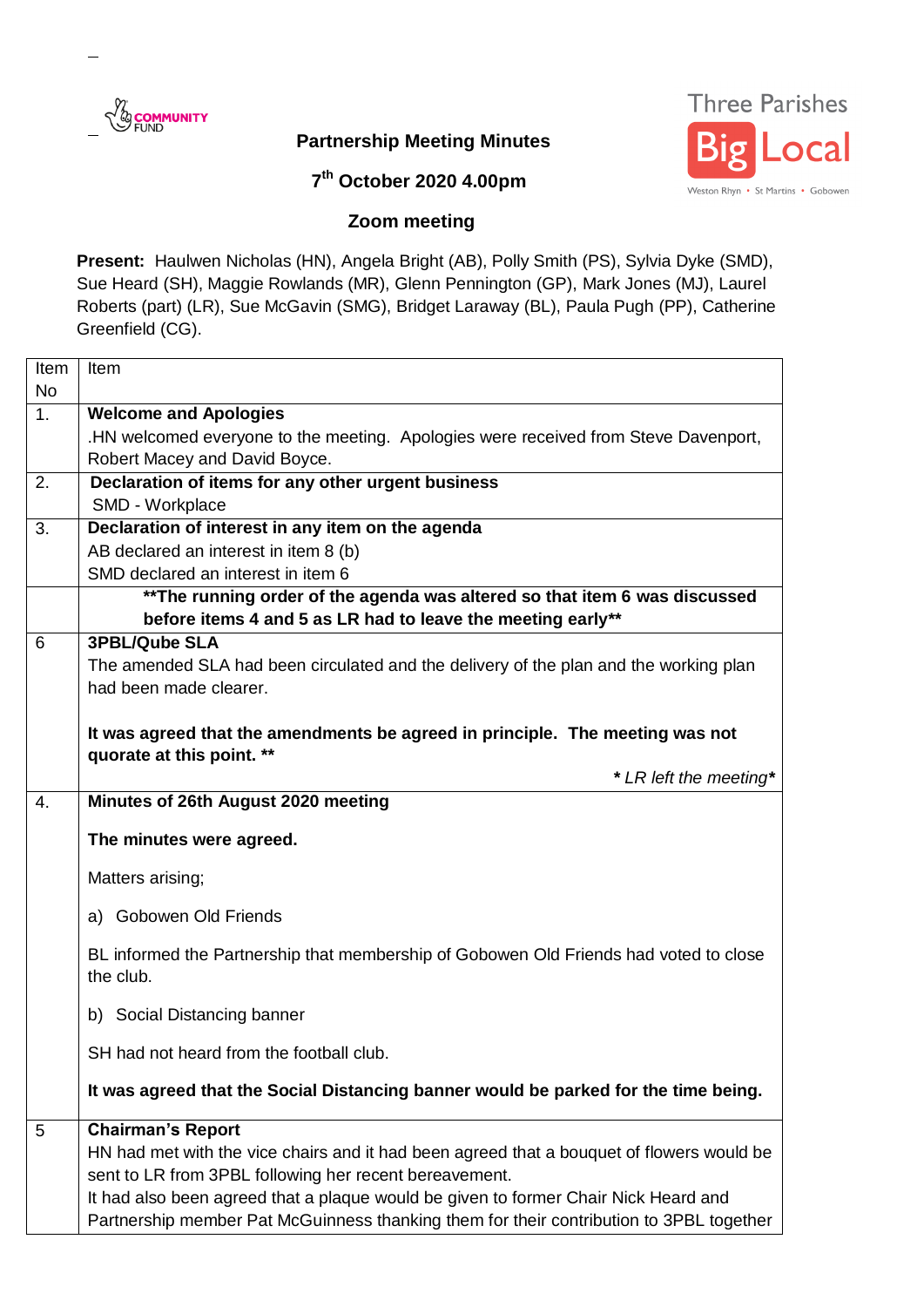| 10             | b) SH and MR would support the application.<br><b>Community Plan development</b><br>a) Community Aspirations review                                        |
|----------------|------------------------------------------------------------------------------------------------------------------------------------------------------------|
|                |                                                                                                                                                            |
|                | 2.                                                                                                                                                         |
|                | It was agreed that;<br>a) The application is to be amended to a Big Grant and will go through to stage                                                     |
| 9              | <b>Community Chest Applications</b><br>a) Get Wet Swim Scheme (for St Martins School)                                                                      |
|                | SH and PS would support the TNS application (item 8d)<br>f)                                                                                                |
|                | that this is included as part of the Terms and Conditions of the grant (items 8c<br>and 8d).                                                               |
|                | d) The TNS variation of request was approved<br>e) That BL writes to TNS to clarify their Covid-19 restrictions/considerations and                         |
|                | b) MJ would support the Weston Rhyn Bowling Green application<br>c) HN would ask Neil Graham if he would also like to support this application.            |
|                | It was agreed that;<br>a) GP would support the Community First Responder car application                                                                   |
|                | d) TNS new Expression of Interest                                                                                                                          |
|                | c) TNS variation request                                                                                                                                   |
|                | b) Weston Rhyn Village Institute Bowling Green<br>(AB abstained from this item)                                                                            |
| 8              | <b>Big Grant Applications</b><br>a) Community First Responder Car                                                                                          |
|                | There were no further questions.                                                                                                                           |
|                | for Big Grants. PS asked how much funding was available in the Events and Messenger<br>pots. BL advised during the meeting.                                |
| $\overline{7}$ | <b>Questions about the Financial Report</b><br>GP asked for clarity on how the figures had been highlighted relating to funding available                  |
|                | previously been circulated. MJ approved the amendments and the decision was<br>now quorate.                                                                |
|                | ** HN informed MJ that the running order of the meeting had been altered and asked<br>whether MJ approved the amendments to item 6 3PBL/Qube SLA which has |
|                | each member better.                                                                                                                                        |
|                | * MJ joined the meeting*<br>The Chair said she would be calling each Partner over the next week to try to get to know                                      |
|                | with a letter of thanks from HN. PMc would continue to be an 'honorary' member of the<br>Partnership.                                                      |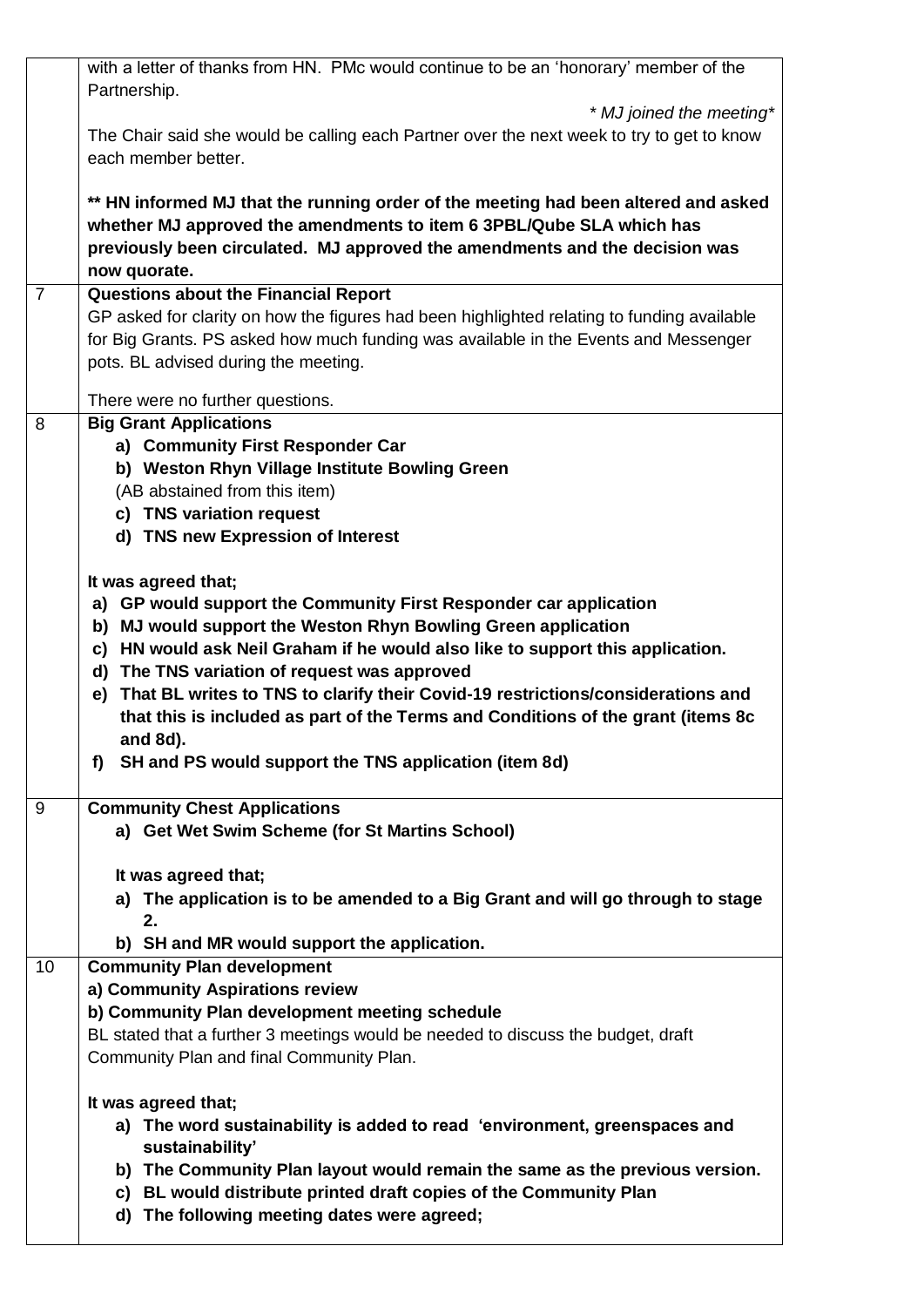|    | Tuesday 20/10/20 4pm - Community Plan review discussion (Year 6 plan)                                                                                                                                                                                                                                                                                                                                                                                                                                                                                                                                                   |
|----|-------------------------------------------------------------------------------------------------------------------------------------------------------------------------------------------------------------------------------------------------------------------------------------------------------------------------------------------------------------------------------------------------------------------------------------------------------------------------------------------------------------------------------------------------------------------------------------------------------------------------|
|    | Weds 21/10/20 7pm - Draft Community plan & budget review (Year 7-8 plan)                                                                                                                                                                                                                                                                                                                                                                                                                                                                                                                                                |
|    | Weds 4/11/20 - 7pm Community plan sign off (Year 7-8)                                                                                                                                                                                                                                                                                                                                                                                                                                                                                                                                                                   |
| 11 | <b>Legacy Statement</b><br>The legacy statement had been developed by the Legacy Group.                                                                                                                                                                                                                                                                                                                                                                                                                                                                                                                                 |
|    | It was agreed that;<br>a) The border of Shropshire is clarified within the legacy statement to say that it<br>was the border between Shropshire and Wales.<br>b) The Legacy Statement was agreed.                                                                                                                                                                                                                                                                                                                                                                                                                       |
| 12 | <b>Community Plan review</b><br>BL advised that this was the standard review as undertaken in previous years into what<br>had gone well, less well, did Partners have any comments etc.                                                                                                                                                                                                                                                                                                                                                                                                                                 |
|    | It was agreed that;<br>a) BL would send last year's review and a blank questionnaire to partners.<br>b) BL and SMG would liaise regarding the inclusion of the Partnership review<br>which was due by 30/11/20.<br>c) The Community Plan review meeting would take place on Tues 20 <sup>th</sup> October                                                                                                                                                                                                                                                                                                               |
|    | at 4pm.<br>** AB left the meeting**                                                                                                                                                                                                                                                                                                                                                                                                                                                                                                                                                                                     |
| 13 | Local Tourism strategy and Tourism Officer (MJ)<br>MJ informed the meeting that Shropshire County Council were employing a tourism officer<br>and that the 3PBL area was on the border of a world heritage site. However tourism in the<br>area was not being highlighted and perhaps 3PBL might consider contributing towards the<br>cost of a tourism officer for the area. The Partnership considered the economic and<br>development opportunities created through tourism. Tourism projects were being<br>developed in Oswestry, and further research into how the 3PBL area might fit in with this<br>was needed. |
|    | It was agreed that;<br>a) There was support for the idea of promoting tourism in the area.<br>b) MJ, SMD and MR would consider and develop a proposal<br>** SH left the meeting**                                                                                                                                                                                                                                                                                                                                                                                                                                       |
| 14 | <b>Partnership member recruitment (PS)</b><br>PS suggested that the recruitment of partnership members should be looked at and<br>various options were discussed, for example approaching grant recipients or targeting<br>schools and parents.                                                                                                                                                                                                                                                                                                                                                                         |
|    | It was agreed that;<br>a) HN would add something to the open meeting video<br>b) Member recruitment would be added to the agenda at the next<br><b>Communications Group meeting.</b><br>** GP left the meeting**                                                                                                                                                                                                                                                                                                                                                                                                        |
| 15 | <b>Questions for working groups</b><br>There were no questions                                                                                                                                                                                                                                                                                                                                                                                                                                                                                                                                                          |
| 16 | <b>Update from 3PBL staff (BL)</b><br>There was none.                                                                                                                                                                                                                                                                                                                                                                                                                                                                                                                                                                   |